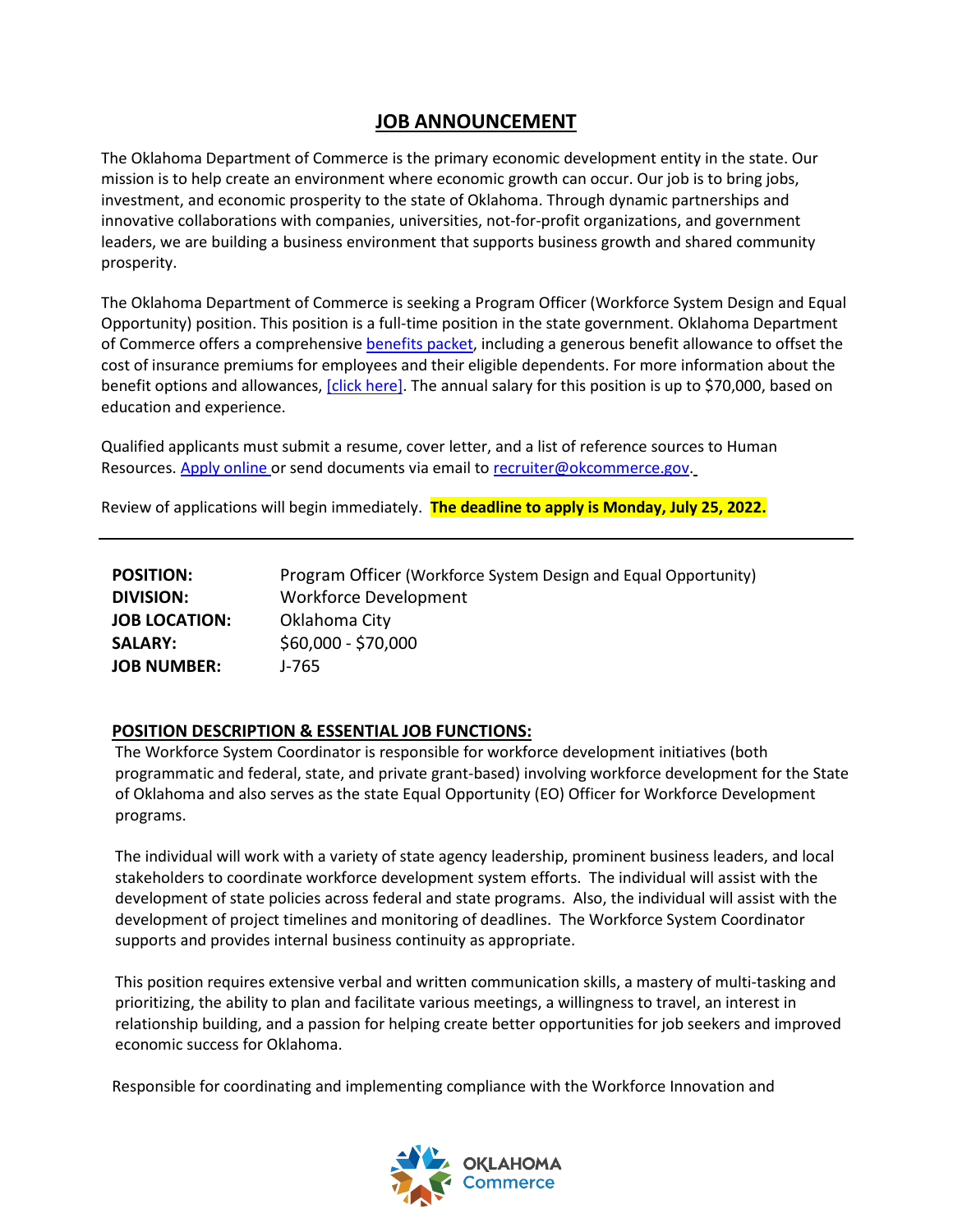Opportunity Act (WIOA) Section 188 and Title 29 CFR Part 38. The State Equal Opportunity Officer serves as the liaison with the U.S. Department of Labor's Civil Rights Center for recipients and subrecipients of federal awards awarded in accordance with WIOA.

The Workforce System Coordinator closely collaborates with the Executive Director and Deputy Director to ensure the requirements outlined in WIOA and all applicable regulations are met and to expand the state's equal opportunity strategic initiatives. Also responsible for monitoring subrecipients for compliance and investigating recipients and sub-recipients when claims are filed in accordance with state-issued policy.

#### **ESSENTIAL FUNCTIONS**

- Collaborate closely with the Executive Director and Deputy Director to establish goals and priorities for Oklahoma's organization and workforce development.
- Oversee and ensure compliance with all federally required and discretionary sub-awards, including annual monitoring, providing training, and continued oversight.
- Development and submission of the state's Non-Discrimination Plan.
- Ensure the timely and accurate preparation and submission of all federal and state-required reports.
- Oversee and communicate compliance decisions and adjustments to internal and external customers; resolve issues with monitoring agencies; develop and recommend corrective action in compliance with all applicable statutes, regulations, laws, and policies.
- Coordinate continuous improvement of OOWD's non-discrimination and equal opportunity policies and practices.
- Develop and implement training initiatives for WIOA recipients and sub-recipients.
- Other duties as assigned.

#### **KNOWLEDGE, SKILLS, AND ABILITIES:**

Knowledge of:

- Communication (including active listening and being audience-centered, orally and in writing)
- Demonstrated leadership and teambuilding experience
- Interpersonal skills and relationship building
- Facilitation and negotiation (based on an understanding of each partner's interests and priorities)
- Development and implementation of internal and external policy and process
- Visionary capabilities to overcome barriers to success
- Equal opportunity laws, rules, and regulations

Skill in:

- Project management and coordination
- Conducting EO investigations and producing reports
- Presenting ideas effectively verbally and in writing through a variety of means
- Eliciting information and effective listening